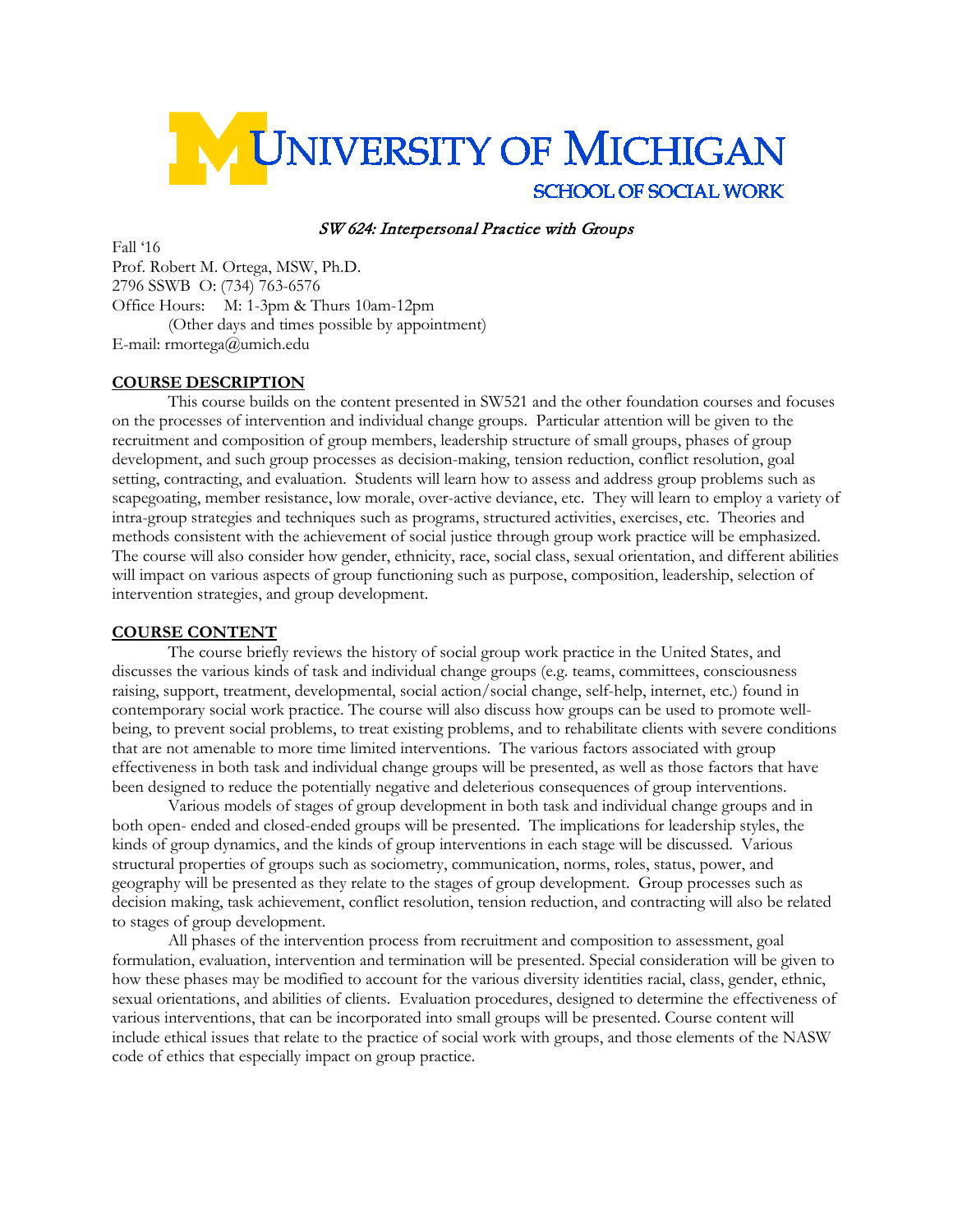## **COURSE OBJECTIVES**

Upon completion of this course, students will be able to:

- 1. Describe the differences between task, individual change, promotion, prevention, treatment and rehabilitation groups and how these groups are employed in contemporary social work practice.
- 2. Assess the effectiveness of various kinds of groups and the various interventions that group leaders and facilitators utilize.
- 3. Critically apply in a practice setting a minimum of two empirically supported group work approaches.
- 4. Implement specific evaluation measures that can be integrated into monitoring and evaluation of group work.
- 5. Operationalize various models of group development in both open and closed groups and recognize how these various stages impact on group dynamics.
- 6. Identify common problems that emerge in group practice and intervene to resolve these problems.
- 7. Plan and carry out various structured activities and group interventions that take into account the phases of group development and the special needs of group members.
- 8. Describe the impact of the key diversity dimensions such as ability, age, class, color, culture, ethnicity, family structure, gender (including gender identity and gender expression), marital status, national origin, race, religion or spirituality, sex, and sexual orientation on the dynamics of group structure and process in small groups.
- 9. Identify ways to match group intervention methods effectively and ethically with client problems, across diverse populations, cultural backgrounds, and sociopolitical contexts.
- 10. Operationalize ethical codes (i.e. the NASW Code of Ethics and other ethical codes such as the ASGW) as they apply to value dilemmas that arise in social group work practice.
- 11. Conduct an assessment of coping resources and strengths; biophysical, emotional, behavioral and cognitive functioning; intra-personal and environmental systems.
- 12. Identify the factors that influence group members' motivation to pursue change.
- 13. Demonstrate their ability to form worker-group member alliances and collaborations, communicate empathically, and help enhance the motivation for change, cultivate hope, and address ambivalence and internal and external barriers to change.
- 14. Identify one's own social and cultural identities and group memberships, and how these relate to working with diverse group members, colleagues, and other professionals.

## **COURSE DESIGN**

The format is lecture, with questions and discussion, as well as organized class discussion, with the latter frequently focusing on the analysis of actual cases.

## **RELATIONSHIP OF COURSE TO FOUR CURRICULAR THEMES**

- *Multiculturalism and Diversity*: The key diversity dimensions have an impact on membership and composition, which in turn, influence various aspects of group dynamics. Leadership, status, sociometry, norms, conflict resolution, and communication in groups are dramatically affected by issues of diversity and must be accounted for by social workers in planning and facilitating various kinds of groups.
- *Social Justice and Social Change*: The history of social group work emerges from that part of social work's history concerning various reform movements in the end of the 19th and beginning of the 20th century. Though therapy groups have emerged as the primary venue in the last two decades, there are efforts to redirect group work to its more traditional roots. We will examine contemporary conceptions of social justice practice in groups and the diverse ways this may be addressed.
- *Promotion, Prevention, Treatment, and Rehabilitation*: Though methods courses tend to emphasize treatment models, this course will examine at least one promotion and prevention model of groups and at least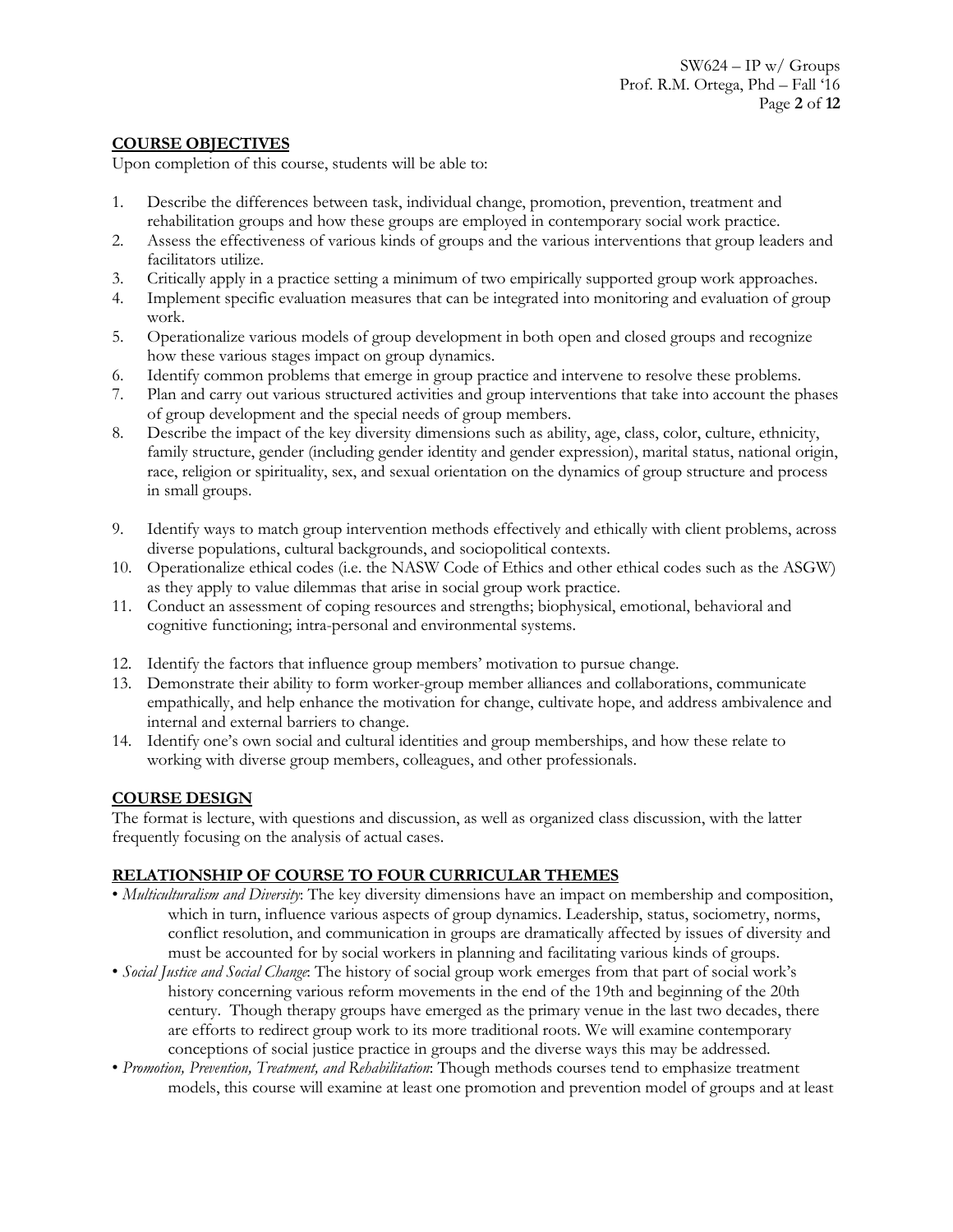one rehabilitation model of groups. This course will also describe the similarities and differences between these kinds of groups.

• *Behavioral and Social Science Research*: This course will rely on group dynamic theory and empirical research on the effectiveness of various group interventions and models. A goal of competency emphasizes evidence-based group work practice.

## **RELATIONSHIP OF THE COURSE TO SOCIAL WORK ETHICS AND VALUES**

Social workers must understand when groups are contraindicated for particular clients and must be able to assertively intervene in group processes when group experiences are harming group members. Ethical issues such as client confidentiality, forced participation, and involuntary treatment are considered as they impact social work with groups.

#### **RELATIONSHIP OF THE COURSE TO CSWE EDUCATIONAL POLICIES:**

Your educational program is designed to accommodate the Council on Social Work Education educational policies (EP) relevant to social work generalist and advanced generalist practice. For this course (SW624) these EPs are listed below and linked to assignments used to evaluate the achievement of both course objectives and these EP standards.

- EP 2.1.1—Identify as a professional social worker and conduct oneself accordingly. ADV PRAC BEHAVIOR: Demonstrate professional use of self with client groups and colleagues specific to group work practice.
- EP2.1.2 Apply social work values and ethical principles to guide professional practice. ADV PRAC BEHAVIOR: Apply and articulate social work values, ethical standards, and principles unique to interpersonal interventions involving diverse populations and settings specific to group work practice.
- EP 2.1.3—Apply critical thinking to inform and communicate professional judgments. ADV PRAC BEHAVIOR: Apply a minimum of two evidence informed interpersonal practice theories specific to group work practice.
- EP2.1.4 Engage diversity and difference in practice ADV PRAC BEHAVIOR: Identify and assess the effects of race / ethnicity, national origin, gender, age, height, weight, marital status, socioeconomic status, sexual orientation, gender identity, gender expression, disability, immigration status, faith / spirituality, veteran status and the joint and interacting effects of these identities on the client, worker, and clientworker relationship specific to group work practice.
- EP 2.1.5—Advance human rights and social and economic justice Use knowledge of the effects of oppression, discrimination, and historical trauma of client group to guide the development of socially just planning and interventions specific to group work practice.
- EP 2.1.6 Engage in research-informed practice and practice-informed research. ADV PRAC BEHAVIOR: Critically use evidence informed practices specific to group work practice.
- EP 2.1.7—Apply knowledge of human behavior and the social environment. Synthesize and differentially apply theories of human behavior and the social environment to guide clinical practice decisions.
- EP 2.1.8—Engage in policy practice to advance social and economic well-being and to deliver effective social work services. Communicate and advocate with stakeholders the effects of policies and policy changes on the lives of client groups.
- EP 2.1.9—Respond to contexts that shape practice. Critically appraise social and historical era contexts and are proactive in delivering current and relevant services.
- EP 2.1.10(a) Engagement with individuals, families, groups, organizations, and communities. ADV PRAC BEHAVIOR: Demonstrate the ability to form worker – client alliances, communicate empathically, help enhance the motivation for change, cultivate hope, and address ambivalence and internal / external barriers to change specific to group work practice.
- EP 2.1.10 (b) Assessment with individuals, families, groups, organizations, and communities. ADV PRAC BEHAVIOR: Synthesize information on clients derived from multi-dimensional, comprehensive assessment specific to group work practice.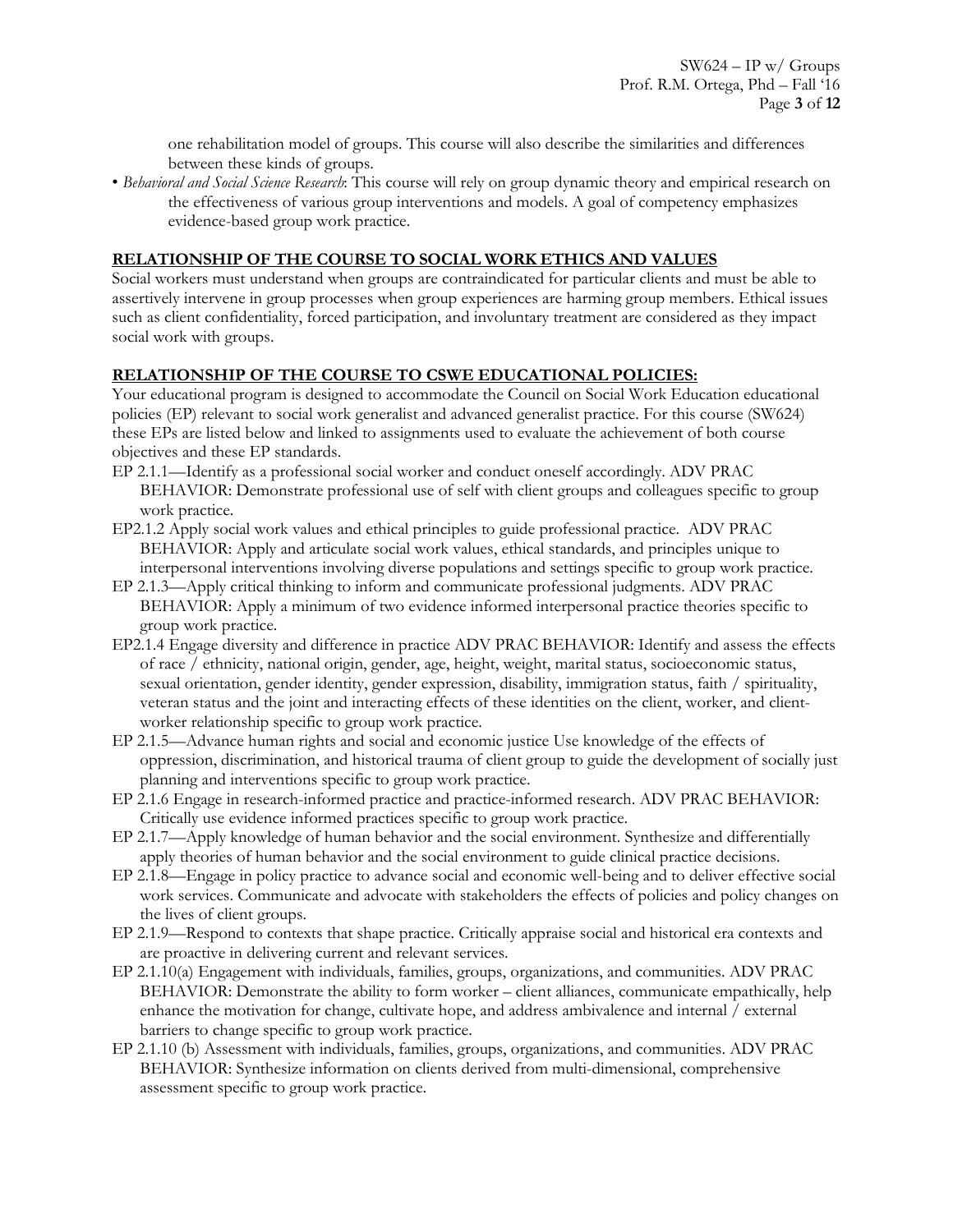- EP 2.1.10 (c) Intervention with individuals, families, groups, organizations, and communities. ADV PRAC BEHAVIOR: Match intervention methods effectively and ethically with the client system problems across diverse backgrounds specific to group work practice.
- EP 2.1.10(d) Evaluation with individuals, families, groups, organizations, and communities. ADV PRAC BEHAVIOR: Evaluate the efficacy of interventions specific to group work practice.

## **ACCOMMODATIONS**

If you need or desire an accommodation for a disability, please let me know at your earliest convenience. Many aspects of this course, the assignments, the in-class activities and the way that the course is taught can be modified to facilitate your participation and progress throughout the semester. The earlier that you make me aware of your needs the more effectively we will be able to use the resources available to us, such as the services for Students with Disabilities, the Adaptive Technology Computing Site, and the like. If you do decide to disclose your disability, I will (to the extent permitted by law) treat that information as private and confidential. Also, please notify me if religious observances conflict with class attendance or due dates for assignments so that we can make appropriate arrangements.

#### **COURSE TEXTS**

**This fall semester we will be drawing on literature listed on CANVAS for each designated week. I have included the specific articles with citations in the syllabus outline. If you cannot retrieve the article, please e-mail or see me immediately.**

#### **ADDITIONAL RESOURCES:**

As new or previously undiscovered material emerges during the semester I may add it for additional reading because of its relevance to current discussions. I will make every effort to give at least a one-week notice.

#### **RELEVANT JOURNALS**

The following journals are oriented primarily toward group research, practice and education: *Group, The Journal of the Eastern Group Psychotherapy Society International Journal of Group Psychotherapy Journal for Specialists in Group Work Small Group Research* (A combination of two journals: *Small Group Behavior* and *International Journal of Small Group Research*) *Social Work with Groups*

#### **COURSE REQUIREMENTS**

In this section of SW624, there are 4 components (i.e., full credit will be given once all tasks are met for each component.). One component is a structured group analysis (Q&A). Two other components are an essay and a group assessment. The fourth component is a notebook from our in-class role play groups. These four components are graded according to the University and SSW grading policy. In addition, an attendance and participation grade will be a collaborative self-grade along with instructor assessment (See below). Optional assignment points are available primarily to accommodate attendance concerns. In this section, an "A"= 96-100 pts.; "A-"= 91-95 pts.; "B+"= 86-90 pts.; "B"=81-85 pts.; "B-"= 76-80 pts.; "C+"= 71-75 pts.; & " $C$ "=70 pts. or below.

For each component that is turned in past the due date (except for requested revisions), it may be marked down points. If it is incomplete or insufficient it will be returned with a written request for specific revisions with a one week turn-around. The final date to turn in any assignment is December 9. No requests for revisions will be made after December 9.

In the interest of "transparency" I want to give you a heads up on two in-class worksheets that will be completed and discussed in class. On September 22 we will focus on definitions and applications of group dynamics concepts. This assignment is used to support the achievement of the following course objectives and/or EP competencies: **EP 2.1.7—Apply knowledge of human behavior and the social environment.**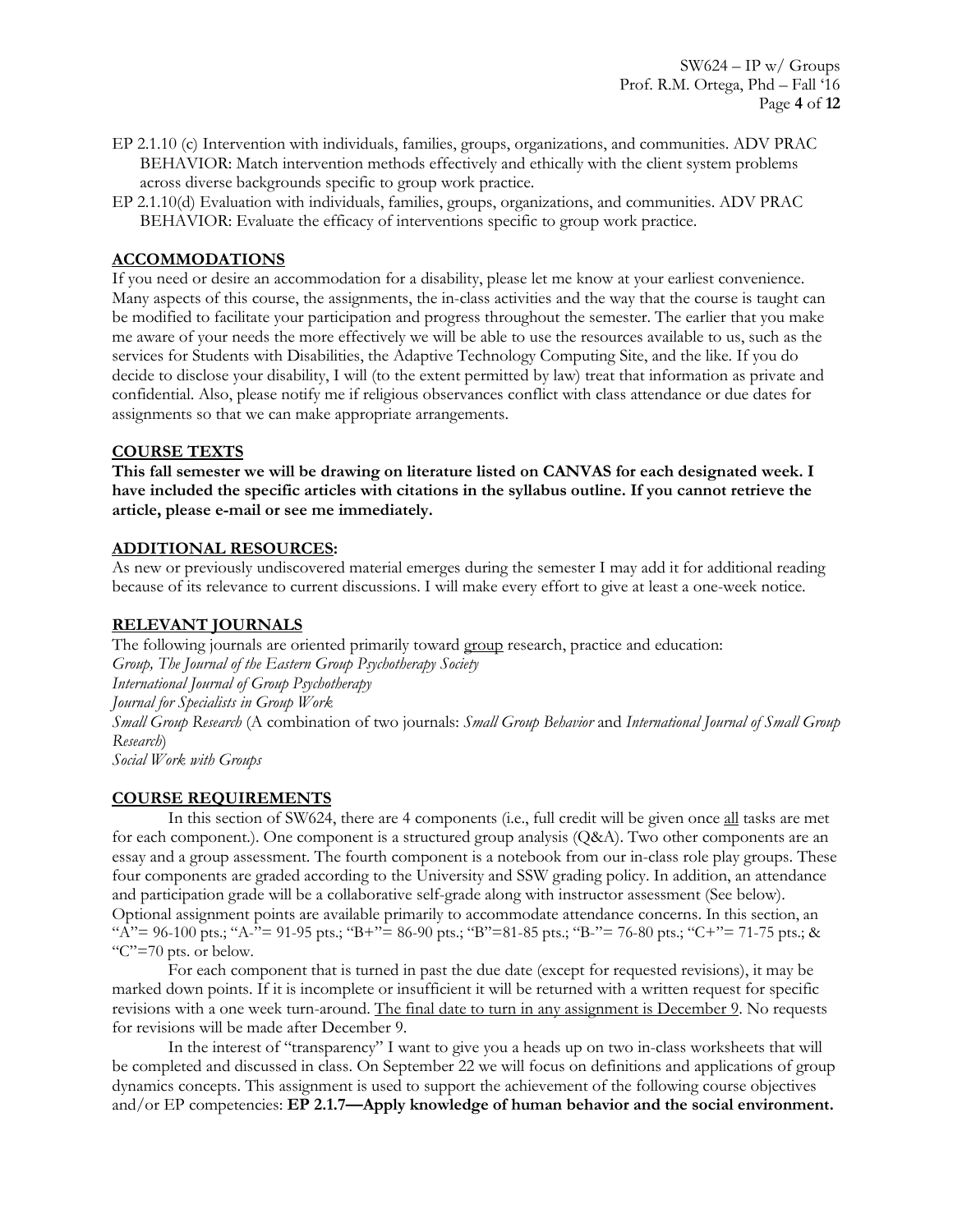**Synthesize and differentially apply theories of human behavior and the social environment to guide clinical practice decisions.** And on October 6 we will focus on group leadership. This assignment is used to evaluate achievement of the following course objectives and/or EP competencies: **EP 2.1.7—Apply knowledge of human behavior and the social environment. Synthesize and differentially apply theories of human behavior and the social environment to guide clinical practice decisions.; EP 2.1.5—Advance human rights and social and economic justice Use knowledge of the effects of oppression, discrimination, and historical trauma of client group to guide the development of socially just planning and interventions specific to group work practice.**

## **REQUIRED ASSIGNMENTS**

\*\* Required - Attend and Participate (A&P) in each session. (Maximum 10%). In this interpersonal practice course, in-class discussions and participation in exercises are considered an essential part of your learning experience. In addition, some of the material considered essential to achieving the objectives of the course will only be presented in class. If unanticipated circumstances arise that prevent you from attending or cause you to arrive late or leave early, you must notify me as soon as possible. Each clock hour of class missed (whether excused or unexcused) results in the loss of .5 A&P percentage points. Missing more than two class periods requires a meeting with me. You may complete ONE optional assignment to make up for A & P points that are deducted for missing ONE class AND you must clearly designate which optional assignment you want to use to make up for missed class hours.

\*\* Required Assignment #1 (Due October 13; Maximum 20%)**:** Assume you are engaged in a conversation about our SW w/ Groups course with a colleague. The colleague states, **"I've run a lot of groups and I don't think it matters how different the members are; if you treat everyone with "warmth, genuineness and kindness" than discussions about diversity and social justice are basically non-issues! From my experience, if you make a big deal out of cultural differences and social injustices, the members get uncomfortable and then they're likely to quit! It seems unethical to make group members uncomfortable, especially about who is privileged or oppressed! As long as everyone gets along, and the members achieve their own goals, then you have a successful group."** 

You, of course, respond by asserting that without raising the group's consciousness of differences and social justice issues, you potentially replicate social privileges for some members while maintaining oppressive group dynamics for others. You also believe it's our ethical responsibility to tune into matters of diversity and social (in)justice as an important aspect of social work with groups. Keeping in mind that your colleague will not be interested in being "lectured" about matters we've read about and discussed in class about diversity and social justice, write a concise response that clearly delineates your main points.

# Your paper should be divided into the following FOUR sections:

SECTION 1: Discuss the importance of being inclusive of diversity (e.g., consider KEY dimensions of diversity such as ability, age, class (socio-economic status), color, culture, race, ethnicity, family structure, sex, sexual orientation, gender identity and gender expression, marital status, national origin, religion or spirituality, military status), and mechanisms and processes relevant to power and conflict.

SECTION 2: Summarize how your explanation incorporates implications for the group's dynamics we've discussed in class thus far. [i.e., (a) communication / interaction, (b) cohesion, (c) social structure, (d) group culture and (e) leadership. ]

SECTION 3: Discuss why a focus on diversity and social justice is our ethical responsibility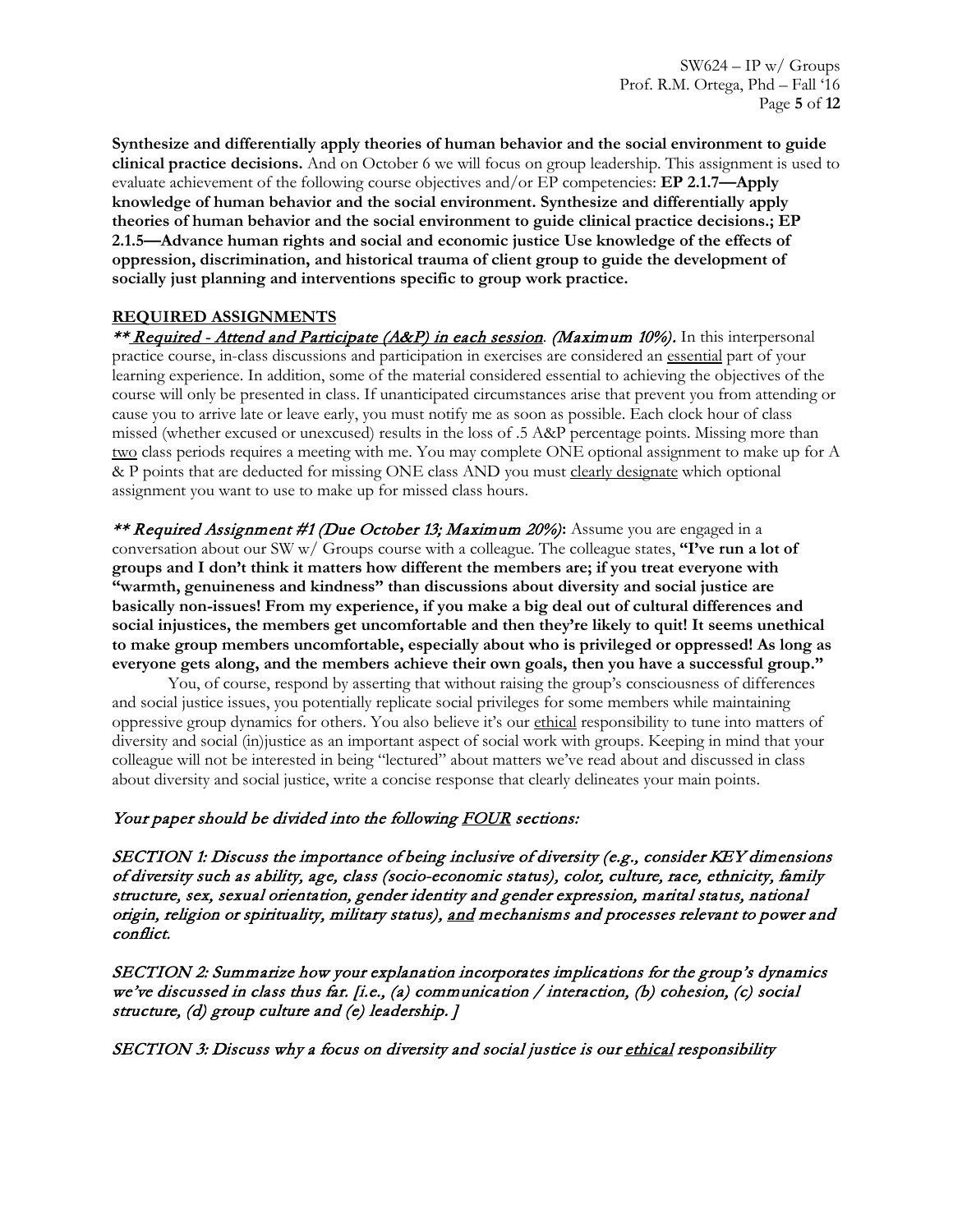# SECTION 4: Provide at least one specific example in your experience of either a positive or negative outcome when some aspect of your own cultural diversity and perspective on social justice were (or were not) taken into account in a group.

(The entire paper should not exceed 8 pages typed, double-spaced and proofread.

This assignment is used to evaluate achievement of the following course objectives and/or EP competencies: Objectives: 8, 9, 10, 14

EP 2.1.3—Apply critical thinking to inform and communicate professional judgments. ADV PRAC BEHAVIOR: Apply a minimum of two evidence informed interpersonal practice theories specific to group work practice.; EP2.1.4 Engage diversity and difference in practice ADV PRAC BEHAVIOR: Identify and assess the effects of race / ethnicity, national origin, gender, age, height, weight, marital status, socioeconomic status, sexual orientation, gender identity, gender expression, disability, immigration status, faith / spirituality, veteran status and the joint and interacting effects of these identities on the client, worker, and client-worker relationship specific to group work practice.

## **\*\***Required Assignment #2: Group Dynamics Analysis Worksheet (viz., 12 Angry Men) (Due October 27; Maximum 20%)

This assignment is used to evaluate achievement of the following course objectives and/or EP competencies: EP 2.1.7—Apply knowledge of human behavior and the social environment. Synthesize and differentially apply theories of human behavior and the social environment to guide clinical practice decisions.

## \*\* Required Assignment #3: Assessment in Group Work Practice *-* Paper should be 6-8 pages in length (including charts, diagrams and graphs), typed, double-spaced and proof-read. (Due December 8; Maximum 30 points)

For this assignment, you are asked to observe and assess one <u>formal</u> group session of your choice. The group could be a committee meeting, a staff meeting, a treatment group (e.g., that you either observe or facilitate) or similarly organized group. You must complete each of the following three sections. Please remember to maintain anonymity of participants (i.e., do not use actual participant names or initials):

**SECTION 1** Describe the group's context including the following:

- (a) A full, specific description of the physical setting (Hint: include décor, temperature, lighting, comfort, and so on; **a room diagram is required**).
- (b) Briefly include the group's purpose, composition, size, frequency of meetings (i.e., how often scheduled to meet), length, duration (how many sessions planned), open vs. closed
- (c) Describe the session context (for the session you are observing, what is it about?).

# **SECTION 2** Refer to Toseland and Rivas Chapter 8 on CANVAS:

- (a) Chart and record each member's frequency of interactions (i.e., measure communication and interaction);
- (b) Measure the group members' social preferences (i.e., the group's sociometry);
- (c) Comment on your observation of the group's social controls and group culture (Note: If the group you are observing is not conducive to continuous recording, identify a sampling procedure that best fits this task and briefly explain your rationale for the procedure you selected.);
- (d) Comment on the charting and recording used both in terms of strengths and limitations;
- (e) On the basis of your observations, speculate on relevant aspects of the group's dynamics at the time you made your observations (e.g., were you able to identify distinct subgroups or patterns of interaction based on seating? Did your observations help you identify task and socio-emotional leaders within the group? Were there other roles that could be associated with particular members?)
- **(f) Your charting AND sociometry diagrams are required appendices (Note: they can be separate diagrams or combined into one diagram)**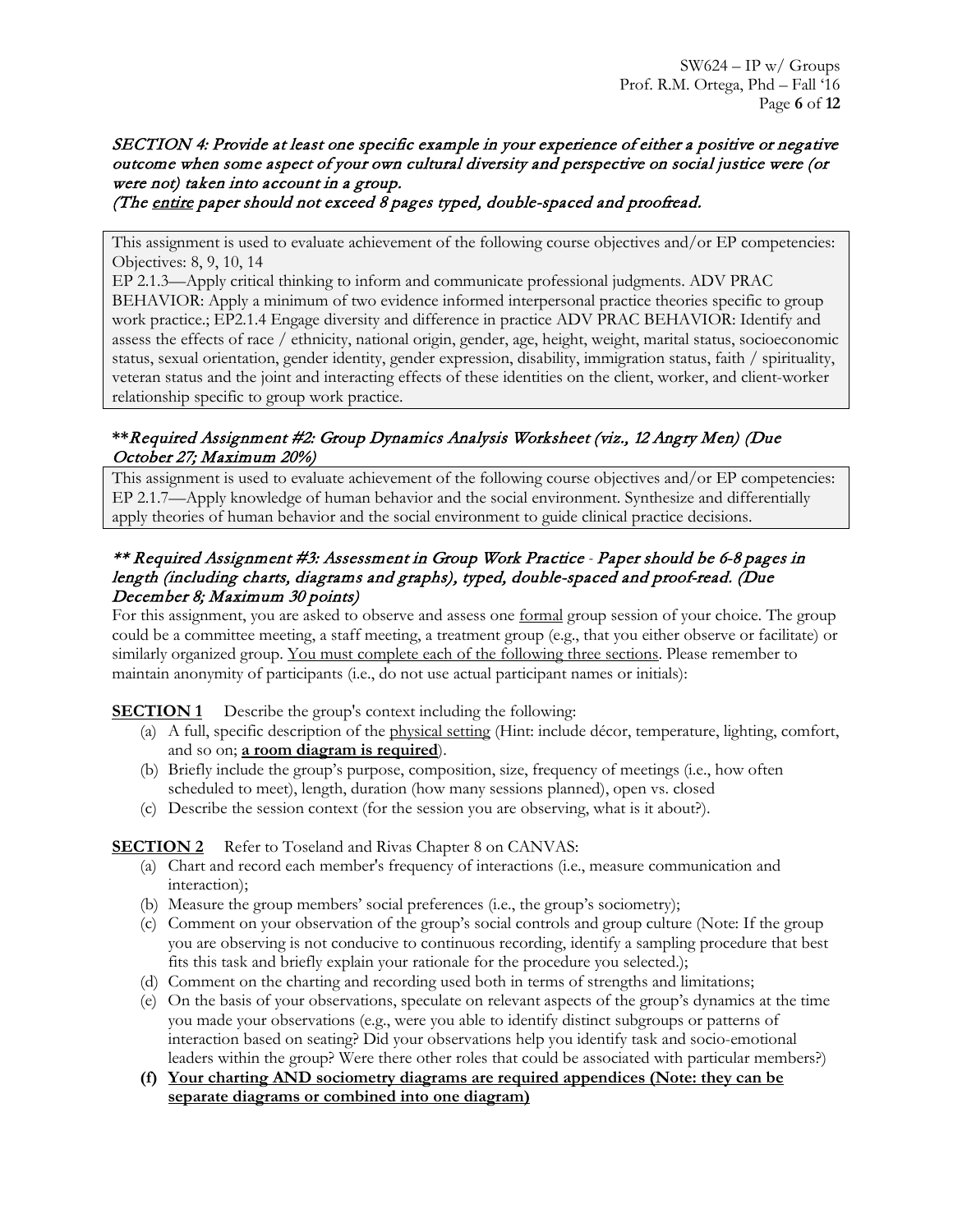**SECTION 3** In your observation, you should have identified aspects of the group that appear as strengths (that contribute to the group's success) and/or that appear problematic.

- (a) Describe the strengths and/or concerns relevant to the group's functioning. Consider, for example, factors in the group that motivate members to pursue change or that present barriers to member's motivation to pursue change.
- (b) If you've raised a specific problem or concern, use Toseland and Rivas Figure 8-6 (p.247) and select an appropriate intervention to address the level of problem or concern.
- (c) Suggest a plan for intervention (focused on the group as a whole, subset of members, an individual or the group in interaction with its environment) or if only strengths are observed, reflect on the "take-aways" that you will consider using in your own group practice.

This assignment is used to evaluate achievement of the following course objectives and/or EP competencies: Objectives: 4, 9, 11, 12

EP 2.1.6 Engage in research-informed practice and practice-informed research. ADV PRAC BEHAVIOR: Critically use evidence informed practices specific to group work practice.; EP 2.1.10(d) Evaluation with individuals, families, groups, organizations, and communities. ADV PRAC BEHAVIOR: Evaluate the efficacy of interventions specific to group work practice.

## **Required Assignment #4**: Group Role Play Notebook – to be discussed in class. (Due December 9, Maximum 20 points)

This assignment is used to evaluate achievement of the following course objectives and/or EP competencies: Objectives: 1, 2, 3, 5, 6, 7, 9, 13

EP 2.1.3—Apply critical thinking to inform and communicate professional judgments. ADV PRAC BEHAVIOR: Apply a minimum of two evidence informed interpersonal practice theories specific to group work practice; EP 2.1.1—Identify as a professional social worker and conduct oneself accordingly. ADV PRAC BEHAVIOR: Demonstrate professional use of self with client groups and colleagues specific to group work practice. and EP 2.1.6 Engage in research-informed practice and practice-informed research. ADV PRAC BEHAVIOR: Critically use evidence informed practices specific to group work practice.

## **Optional Assignments:**

The following assignments are worth up to 5 percentage points each. Optional assignments are designed to reinforce learning objectives and are used primarily for missed classes. I will consider each one for additional percentage points to enhance graded assignments (Note: when added to required assignments optional percentage points will be added up to but will not exceed a total of 100 percentage points). Optional assignments can be turned in any time. Points will be assigned commensurate with how much they conform to the assignment tasks, with no opportunity for revisions. **All Optional assignments are worth a maximum 5 percentage points each, and must be turned in no later than Friday, December 16**.

## **Optional Assignment #1: Reading Summaries**

Provide a maximum 1-page summary of required readings from the ones listed on the syllabus, **for 5 different sessions (i.e. a total of five reading summaries from different weeks)**. ALSO, provide a oneparagraph synthesis of the readings in terms of lessons learned or "take-away" points

#### **Optional Assignment #2: Annotated Bibliography of 5 articles relevant to your specific interests. (See CANVAS site for further explanation)**

**Optional Assignment #3: Special Topic.** You may identify a target population, target problem or group related matter that will enhance your learning about or practice with groups. Examples of special topics include an annotated bibliography focusing on disaster relief using the group modality, crisis intervention using groups, a reference list of targeted activities for special populations, group work practice in rural areas,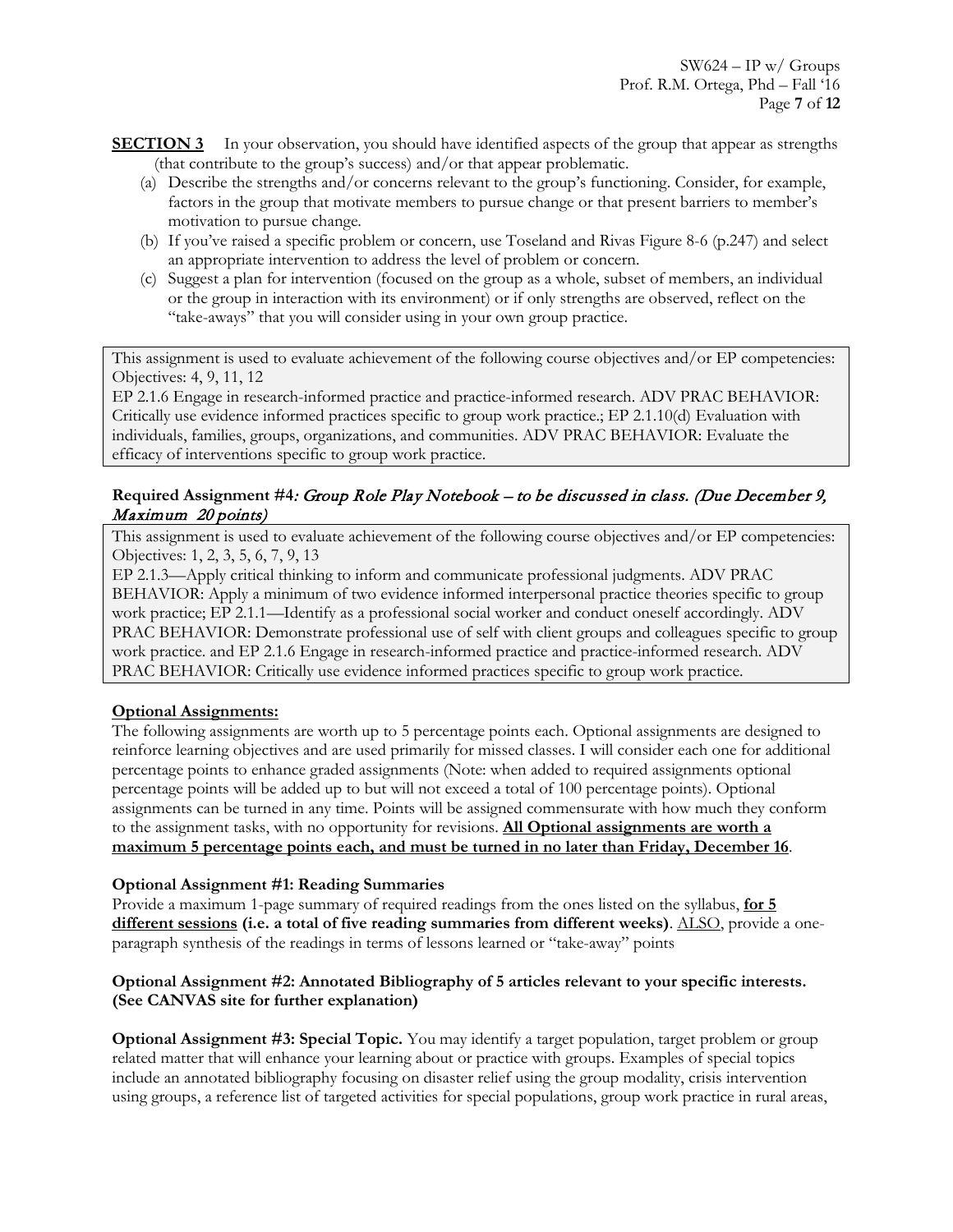SW624 – IP w/ Groups Prof. R.M. Ortega, Phd – Fall '16 Page **8** of **12**

group work with delinquent youth, and so on. You must consult with me for approval prior to engaging in and submitting your special topic assignment for credit..

#### **SESSION SUMMARY**

# I. KNOWLEDGE BASE OF GROUPS AND GROUP WORK

| <u>WEEK1 (September 8):</u>                                                           | <b>Introduction to Social Work with Groups</b>                      |
|---------------------------------------------------------------------------------------|---------------------------------------------------------------------|
| <b>WEEK2</b> (September 15):                                                          | <b>Group Dynamics</b>                                               |
| <u> WEEK 3 (September 22):</u>                                                        | <b>Values, Ethics and Professional Guidelines</b>                   |
| II. ACHIEVING CHANGE THROUGH SMALL GROUPS & GROUP PRACTICE CONTEXTS                   |                                                                     |
| <u> WEEK 4 (September 29):</u>                                                        | Group Work Practice, Diversity and Social Justice                   |
| <u>WEEK5 (October 6)</u> :                                                            | Group Dynamics in Action: "12 Angry Men"                            |
| <u>WEEK 6 (October 13)</u> :                                                          | Leadership: Roles, Functions and Guidelines (Assignment #1 Due)     |
| <b>III. PHASES OF GROUP WORK PRACTICE</b>                                             |                                                                     |
| <u>WEEK 7 (October 20)</u> :                                                          | Group Structure, Formation, Process and Development & Implications  |
|                                                                                       | for Assessment and Evaluation                                       |
| <u>WEEK 8 (October 27):</u>                                                           | Group Work for Tasks, Treatment, Support and Mutual Aid: Foundation |
|                                                                                       | and Specialized Methods (Assignment #2 Due)                         |
| <u>WEEK 9 (November 3)</u> :                                                          | Pre-Group Formation / Launching the Group / Beginning the Group     |
| <u> WEEK 10 (November 10):</u>                                                        | Beginning the Group / Groups in Transition                          |
| <u>WEEK 13 (November 17):</u>                                                         | ***** THANKSGIVING BREAK *****                                      |
| <u> WEEK 14 (December 1):</u>                                                         | Groups in Transition (cont.) (Assignment #3 Due)                    |
| <u> WEEK 11 (December 8*):</u>                                                        | Ending in Groups (cont.) / Summary / Wrap-Up                        |
| (Assignment #4 Due Friday December 9; Optional assignments due no later than Dec. 16) |                                                                     |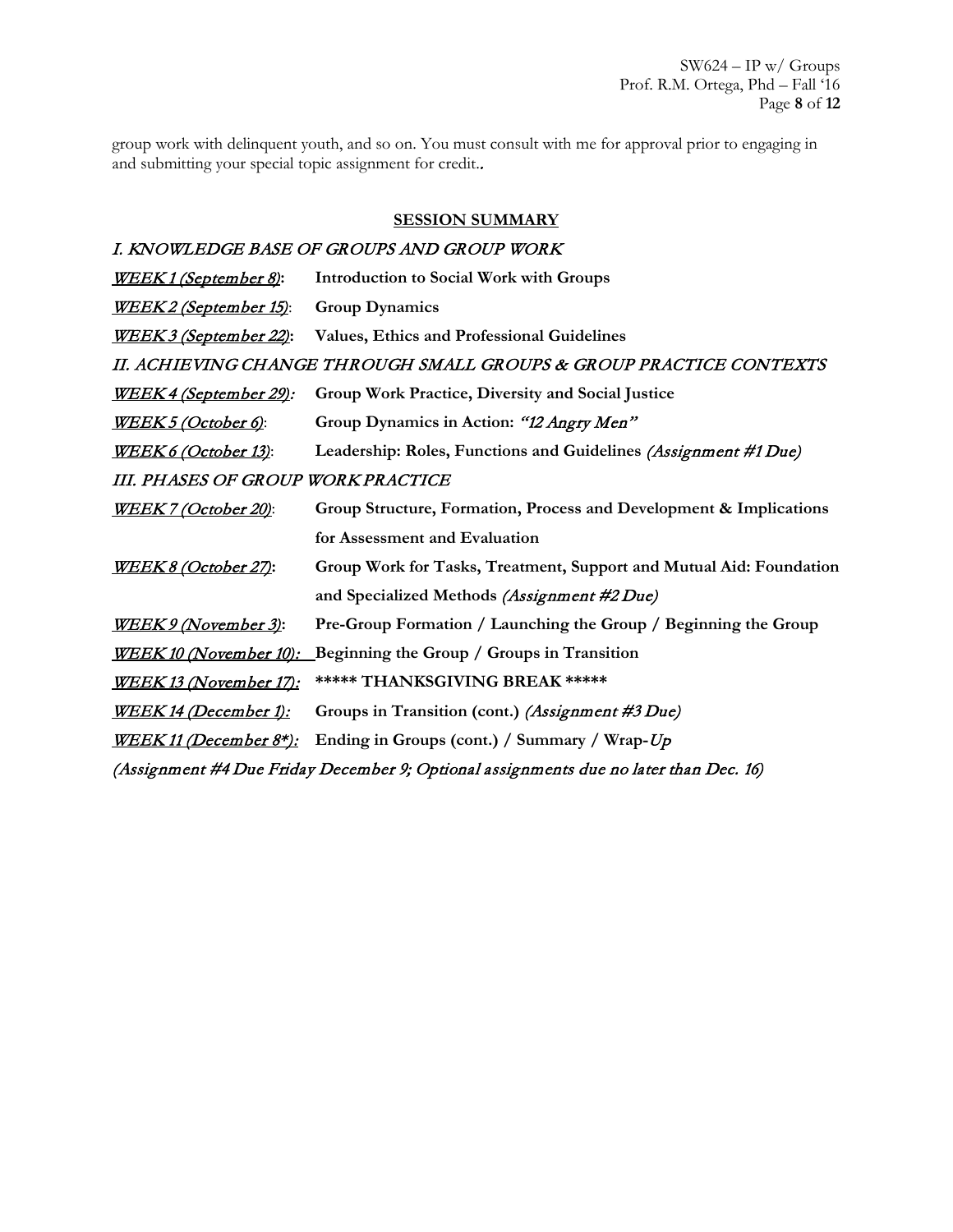## **COURSE OUTLINE**

In the following outline, most weeks have several articles listed. I am strongly encouraging you to read at least THREE articles. I have placed an asterisk (\*) next to articles I strongly encourage you to read.

# I. KNOWLEDGE BASE OF GROUPS AND GROUP WORK

# WEEK 1: (September 8): **Social Work with Groups: The Dynamics of Practice**

# Discussion Questions:

- (1) What does a group "look like"?
- (2) What makes "groups" relevant to social work practice?

(3) What is meant by "anomie" and what makes it relevant to groups?

- Andrews, J. (2001). Group work's place in social work: An historical analysis. *Journal of Sociology and Social Welfare*, *28*(4): 45-65.
- [Forte, James A. \(2009\) Adding the "symbolic" to interactionist practice: A theoretical elaboration of William](https://umich.instructure.com/courses/68968/files/1607920/download?wrap=1)  Schwartz' legacy to group workers', Social Work with Groups, 32: 1, 80 - 95.

Kim, EC (2012). Nonsocial transient behavior: Social disengagement on the Greyhound Bus. *Symbolic Interaction*, *35*(3), 267–283.

## WEEK 2 (September 15): **Group Dynamics**

## Discussion Questions:

- (1) What four dimensions are critical to understanding "group dynamics"?
- $(2)$  How is knowledge of a group's dynamics critical to social work practice with groups?
- (3) What is the "common knowledge effect (CKE)" and how does our awareness of CKE affect the quality of a group's experience?

## **Required:**

\*Forsyth (TEXT): Chapter 1: The Science of Group Dynamics (pp. 2-23) and Chapter 2: Studying Groups \*\*Toseland, R.W., Jones, L.V. & Gellis, Z.D. (2004). Group Dynamics. Chapter 1 in C.D. Garvin, L.M.

Gutierrez, & M.J. Galinsky (eds.), *Handbook of Social Work with Groups*. New York, Guildford Press. Strauss, S.G., Parker, A.M., & Bruce, J.B. (2011). The group matters: A review of processes and outcomes in

intelligence analysis. *Group Dynamics Theory, Research and Practice* (on-line publication), 1-19.

## **WEEK 3: (September 22) Values, Ethics and Professional Guidelines**

- **(1) What values guide social work practice in groups?**
- **(2) Identify at least three ethical issues or challenges unique to social work practice with groups?**
- **(3) What is the relationship between ethical practice, diversity, and social justice?**

[Breton, M. \(2012\). Small steps toward social justice.](https://umich.instructure.com/courses/68968/files/1607929/download?wrap=1) *Social Work with Groups*, *35*(3), 205-217. DOI: [10.1080/01609513.2011.624369](https://umich.instructure.com/courses/68968/files/1607929/download?wrap=1)

- Cohen, C.S. & Olshover, A. (2013). IASWG Standards for social work practice with groups: Development, application, and evolution. *Social Work with Groups*, *36*(2), 111-129.
- Gumpert, J. (2006). Ethical issues in group work: What are they? How are they managed? *Social Work with Groups*, *29*(4), 61-74.
- \*\*Northen, H. (2004). Ethics and values in group work. Chapter 5 in C.D. Garvin, L.M. Gutierrez, & M.J. Galinsky (eds.), *Handbook of Social Work with Groups*. New York, Guildford Press.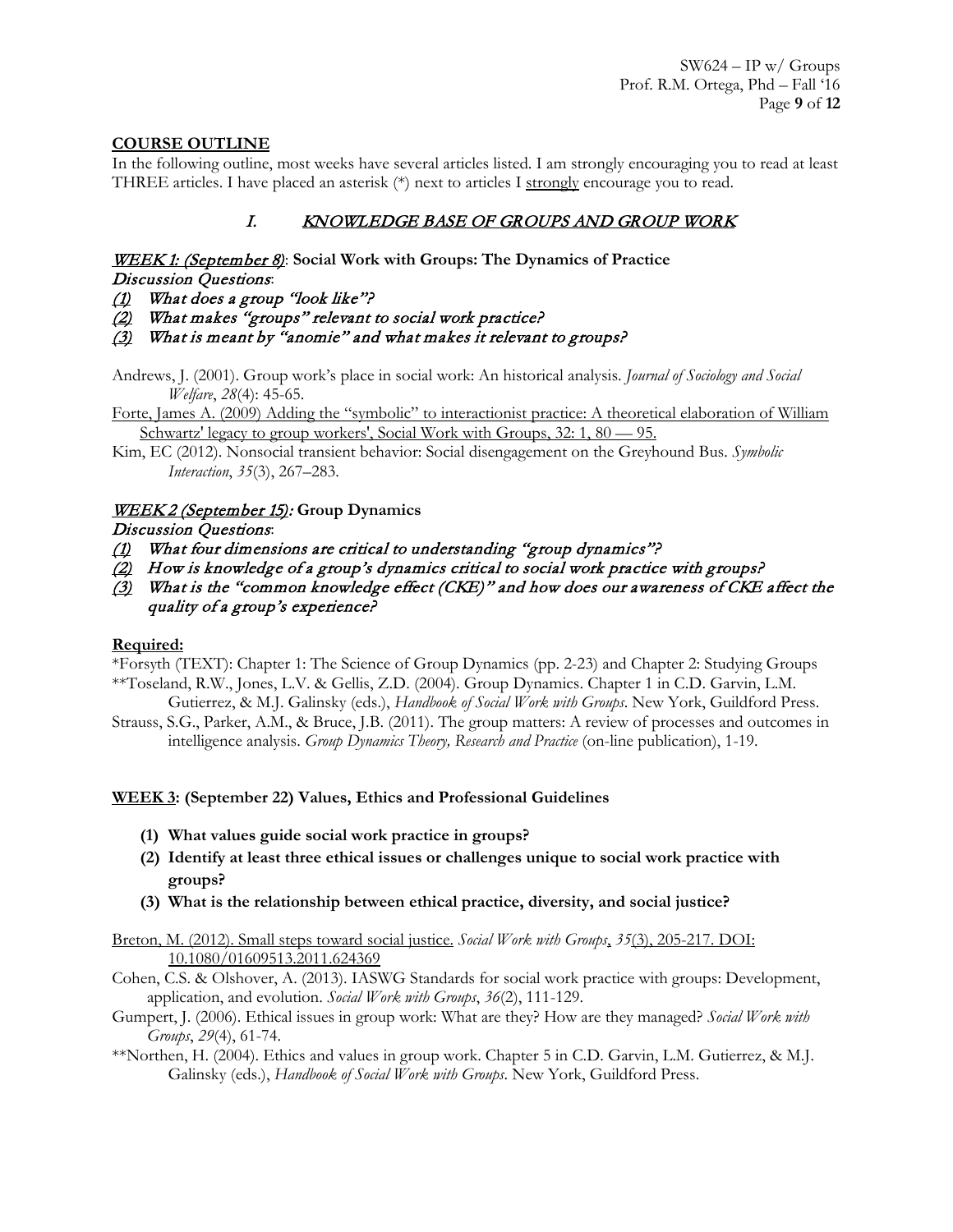## **WEEK 4 (September 29):** Group work Practice, Diversity and Social Justice

- (1) Under what conditions are social justice issues likely to emerge in groups?
- (2) What makes social justice and diversity important topics to consider in group work practice?
- (3) What might be likely consequences for groups and/or members if diversity matters are excluded or under-valued?
- Burnes, T., & Ross, K. (2010). Applying social justice to oppression and marginalization in group process: Interventions and strategies for group counselors. *The Journal for Specialists in Group Work, 35*(2), 169-176.
- DeLois, K. and Cohen, M. (2002). A queer idea: Using group work principles to strengthen learning in a sexual minorities seminar. *Social Work with Groups*, *23*(3), 53-69.
- Diaz, T. (2003). Group work from an Asian Pacific Islander perspective: Making connections between group worker ethnicity and practice. *Social Work with Groups*, *25* (3), 43-60.
- [Dickey, L.M.. & Loewy, M.I. \(2010\). Group work with transgender clients.](https://umich.instructure.com/courses/68968/files/1607931/download?wrap=1) *Journal of Specialists in Group Work*, *35*[\(3\), 236-245. DOI: 10.1080/01933922.2010.492904](https://umich.instructure.com/courses/68968/files/1607931/download?wrap=1)
- Garrett, M.T, Brubaker, M., Torres-Rivera, E., West-Olatunji, C., & Conwill, W.L. (2008). The medicine of coming to center: Use of the Native American centering technique – Ayeli – to promote wellness and healing in group work. *The Journal for Specialists in Group Work*, *33*(2), 179-198.
- Gilbert, M.C. (2000). Spirituality in social work groups: Practitioners speak out. *Social Work with Groups*, *22*(4): 67-84.
- Mishna, F., Muskat, B. and Wiener, J. (2010) '"I'm not lazy; it's just that I learn differently": Development and implementation of a manualized school-based group for students with learning disabilities', *Social Work With Groups*, *33(*2), 139 — 159
- Ratts, M., Anthony, L., & Santos, K. N. T. (2010). The dimensions of social justice model: Transforming traditional group work into a socially just framework. *The Journal for Specialists in Group Work, 35*(2), 160- 168.
- Smith, L.C. & Shin, R.Q. (2008). Social privilege, social justice, and group counseling: An inquiry. *The Journal for Specialists in Group Work*, *33*(4), 351-366. [Also: Roysircar, G. (2008). A response to "Social privilege, social justice, and group counseling: An inquiry": Social privilege: Counselors' competence with systematically determined inequalities. *The Journal for Specialists in Group Work*, *33*(4), 377-384.]

# II. ACHIEVING CHANGE THROUGH SMALL GROUPS

#### WEEK 5 (October 6): **Leadership: Roles, Functions and Guidelines**

- (1) What do we mean by "leadership styles" and why is it important to know your leadership and coleadership style?
- (2) What makes diversity and social justice important to consider in discussions of group leadership?
- (3) Discuss the ways in which leadership in task groups differ from treatment groups?

## **Required:**

- Dewall, C., Mead, N., Baumeister, R., Vohs, K.(2011). How leaders self-regulate their task performance. *Interpersonal relations and group process, 47-65.*
- Dubas, N. (2015). Using an interpreter as cofacilitator. Social Work with Groups, 38(1), 44-55. DOI: 10.1080/01609513.2014.931670
- \*\*Forsyth: Chapter 8: Leadership
- \*\*Klaussner, S (2012): Trust and leadership: Toward an interactive perspective. *Journal of Change Management*, *12*(4), 417-439.
- Miles, J., & Kivlighan Jr. D. M. (2010). Co-leader similarity and group climate in group interventions. *Group Dynamics: Theory, Research, and Practice, 14, 2, 114-122.*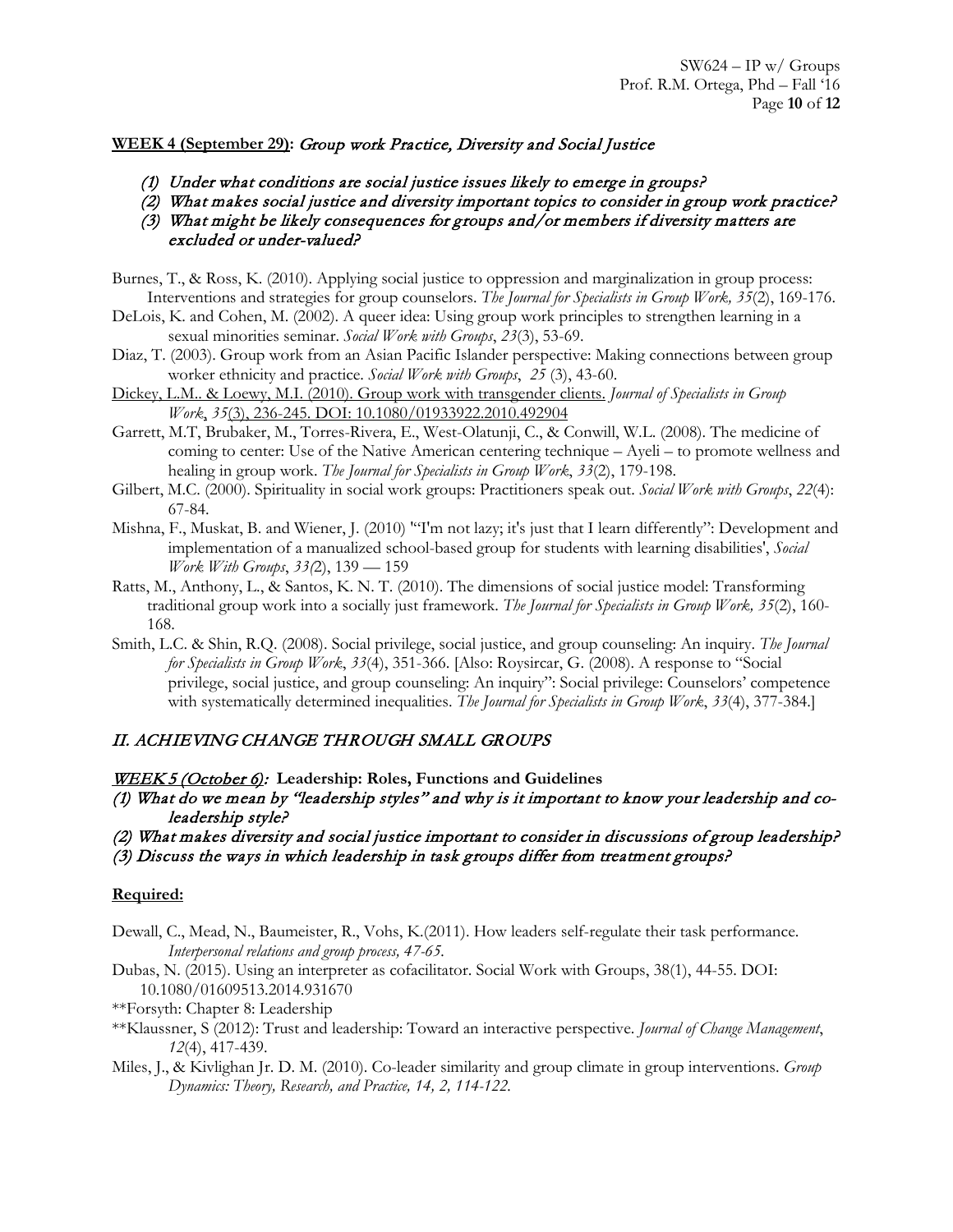- Rubel, D.J. and Kline, W.B. (2008). An exploratory study of expert group leadership. The *Journal of Specialists in Group Work*, *33*(2), 138-160.
- Shechtman, Z., & Toren, Z. (2009). The effect of leader behavior on processes and outcomes in group counseling. *Group Dynamics: Theory, Research, and Practice, 13, 3, 218-233.*
- Turner, H. (2011). Concepts of effective facililitation of open groups. *Social Work with Groups*, *34*(3-4), 246- 256.

## WEEK 6 (October 13): Group Dynamics in Action: "12 Angry Men" (Assignment #1 Due)

*(Note: For today's session we will be following a worksheet located on CANVAS outlining essential concepts and issues relevant to group dynamics and social work practice in groups.)*

- WEEK 7 (October 20)**: Group Structure, Formation, Process and Development & Implications for Assessment and Evaluation**
- (1) What is the difference between structuring a group and group structure?
- (2) What makes group formation important to the group's development?
- (3) What is "group process"?

## **Required:**

- Bonsaken, T., Borge, F., Lerdal, A., Hoffart, A., Sexton, H. (2010). Group climate development in cognitive and interpersonal group therapy for social phobia. *Group Dynamics: Theory, Research, and Practice, 15,1, 32- 48.*
- \*\*Forsyth: Chapter 3: Group Formation (pp. 51-73), Chapter 4: Development and Socialization (pp. 75-99), and Chapter 5: Group Structure (pp. 109-133)
- Johnson, J. E., Pulsipher, D., Ferrin, S.L., Burlingame, G.M., Davies, D.R., Gleave, R. (2006). Measuring Group Processes. *Group Dynamics: Theory, Research, and Practice, 10,2,*136-145.
- Miller, R. and Mason, S.E. (2012): Open-ended and open-door treatment groups for young people with mental illness, *Social Work with Groups*, *35*(1), 50-67
- Parkyn, H & Coveney, J (2011). An exploration of the value of social interaction in a boys' group for adolescents with muscular dystrophy. *Child: care, health and development*, *39* (1), 81–89
- Rubin, S. (2011). Tackling taboo topics: Case studies in group work. *Social Work with Groups*, *34*(3-4), 257-269.

# III. GROUP PRACTICE CONTEXTS

- WEEK 7 (October 27): **Group Work for Tasks, Treatment, Support and Mutual Aid (**Assignment #2 Due)
	- (1) In what ways are task and treatment groups different?
	- (2) Are all treatment groups mutual aid groups as well?
	- $(3)$  What is the difference between a mutual aid group and self-help group?

## **Required:**

Drum, D., Swanbrow Becker, M., & Hess, E. (2011). Expanding the application of group interventions: Emergence of groups in health care settings. *Journal of Specialists in Group Work*, *36*(4), 247-263.

- Emond, S. and Rasmussen, B. (2012): The Status of psychiatric inpatient group therapy: Past, present, and future. *Social Work with Groups*, *35*(1), 68-91.
- \*\*Garvin, C. ( ). Group treatment with adults. Chapter 12 in J.R. Brandell (ed.) Theory and Practice of Clinical Social Work, 2nd ed. Los Angeles, CA: Sage.
- Harpine, E. C., Nitza, A., & Conyne, R. (2010). Prevention groups: today and tomorrow. *Group Dynamics: Theory, Research, and Practice, 14, 3, 268-280.*
- \*\*Lietz, C. A.(2007) 'Strengths-based group practice: Three case studies', *Social Work With Groups, 30: 2, 73 — 87.*